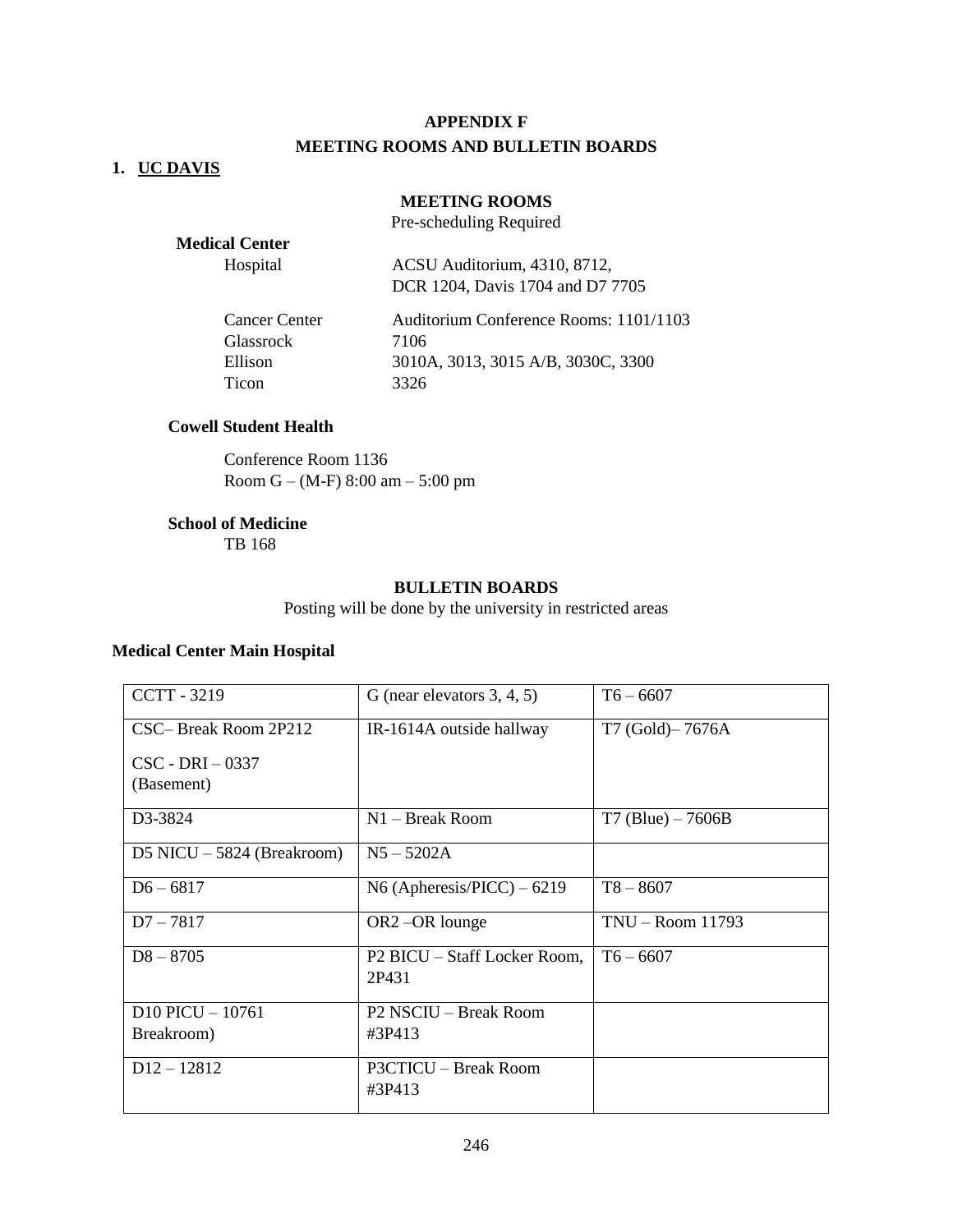| $D14 - 14812$   | SDSC-Break Room 1132          |  |
|-----------------|-------------------------------|--|
| $E4 - 4001$     | $S3(GI) - 3304-C$             |  |
| E5 Neuro - 5001 | S4-4302                       |  |
| E5 Rehab - 5001 | $T2 - 2607$                   |  |
| $E6 - 6138$     | $T3 - 3607$                   |  |
| E8 - 8104       | T4-4607                       |  |
| $ED - 1P936$    | T5 MICU – Break Room 5674     |  |
|                 | <b>Staff Locker Room 5607</b> |  |

## **Medical Center Outlying Buildings**

| <b>Cancer Center</b>                   | Lounge $(3rd$ Floor North)  |
|----------------------------------------|-----------------------------|
|                                        | Lounge (2nd Floor South)    |
|                                        | Lounge $(1st Floor South)$  |
|                                        | Lounge $1st$ Floor North)   |
|                                        | Basement room 0134          |
| Ellison/ACC                            | 3009 Break Room (3rd floor) |
| <b>Employee Health (Cypress Bldg.)</b> | Coffee Room Suite A         |
|                                        | Room 2014                   |
| <b>Glassrock</b>                       | $7th$ Floor Room 7120       |
|                                        | Pediatric Clinic Break Room |
| <b>Ticon I</b>                         | Break Room (2nd Floor)      |
| <b>Ticon II</b>                        | Break Room (3rd Floor)      |

## **All Other Buildings**

| 1379 Prairie City Road    | Kitchen Break Room      |
|---------------------------|-------------------------|
| 251 & 271 Turn Pike Drive | Kitchen Break Room      |
| <b>Auburn Bell Rd</b>     | <b>Staff Break Room</b> |
| <b>Davis PCN</b>          | Break Room (2nd Floor)  |
| <b>Elk Grove</b>          | <b>Break Room</b>       |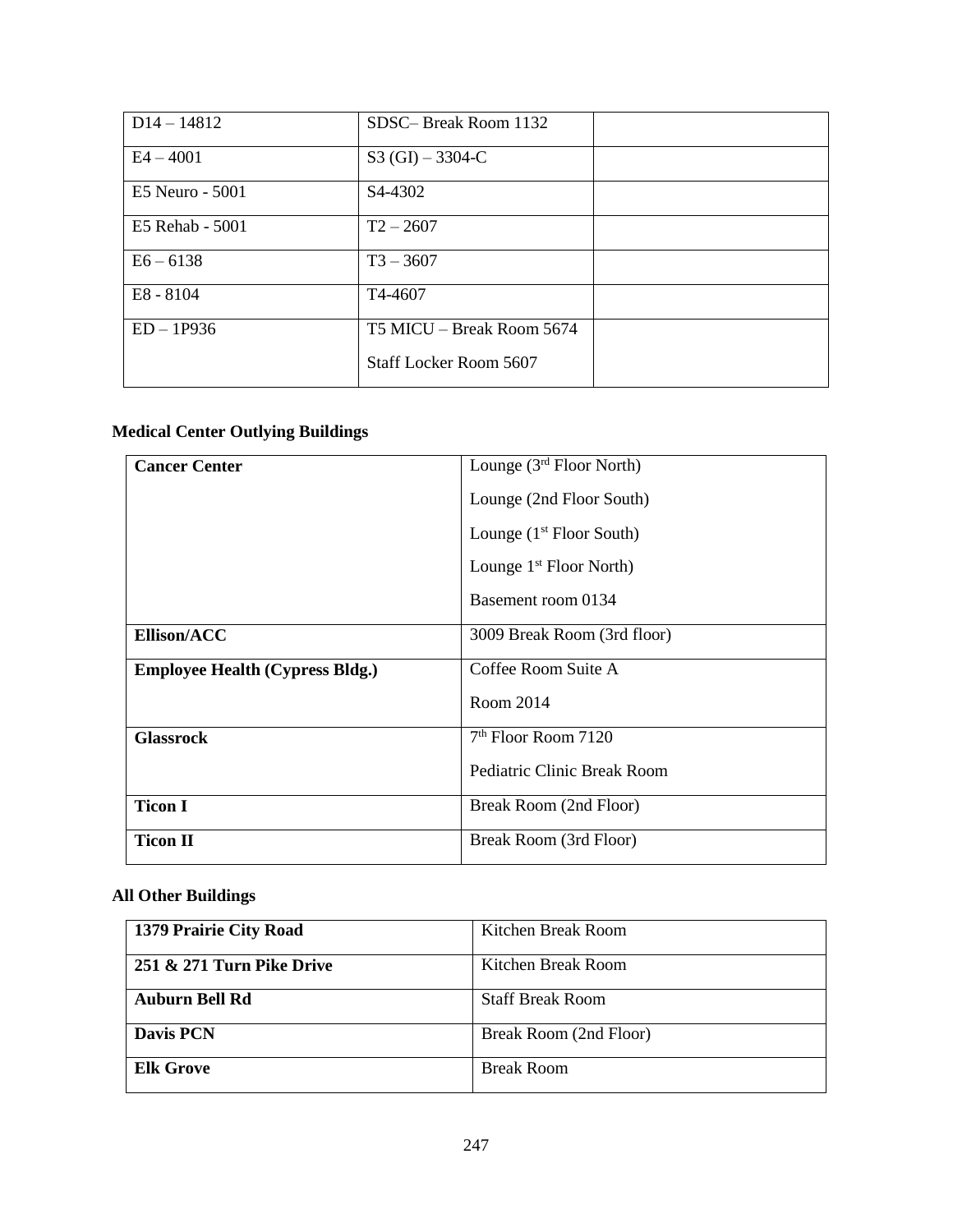| <b>Rancho Cordova</b>                  | Hallway outside break room |
|----------------------------------------|----------------------------|
| <b>Roseville</b>                       | <b>Break Rooms</b>         |
| Rocklin (GI & Infusion)                | <b>Break Room</b>          |
| <b>Midtown UPA</b>                     | <b>Break Rooms</b>         |
| <b>Midtown Internal Medicine</b>       | <b>Break Rooms</b>         |
| <b>Midtown Family Medicine</b>         | <b>Break Rooms</b>         |
| <b>Midtown Pediatrics</b>              | <b>Break Rooms</b>         |
| <b>C Street Dermatology Clinic</b>     | <b>Break Room</b>          |
| <b>C Street Plastic Surgery Clinic</b> | <b>Break Room</b>          |
| <b>C Street Spine Center</b>           | <b>Break Room</b>          |
| <b>C Street Sport Medicine Clinic</b>  | Break room                 |
| <b>J</b> Street                        | <b>Break Room</b>          |
| Cadillac Bldg.                         | <b>Break Room</b>          |

#### **2. UC IRVINE**

#### **MEETING ROOMS**

| Auditorium, 1001; Classroom D, 121       |
|------------------------------------------|
| 2103, 2104, 2105, 2106, 2107, 2114, 2116 |
| Room 223                                 |
| Rooms 101 & 302                          |
| Room 1504                                |
| <b>Staff Lounges</b>                     |
|                                          |

#### **BULLETIN BOARDS**

**Douglas Hospital** 1022, 2807-1, 2846, 3805, 3249, 4405, 4605, 5400, 5605, 6400, 6605, 7400, 7605

**Tower Staff Lounges** Ed Lounge, 1T, 2T, 3T, 4T, 5T

**Building 3** 168, 202

**Medical Library Breezeway**: Glass-enclosed bulletin board in the northwest corner

**UCIMC various:** Non-glass enclosed bulletin board in the following units/locations:

| Medical Center Pavilion 1 | Nurses Lounge - 2nd floor |
|---------------------------|---------------------------|
| Medical Center Pavilion 2 | Nurses Lounge             |
| Medical Center Pavilion 3 | Nurses Lounge             |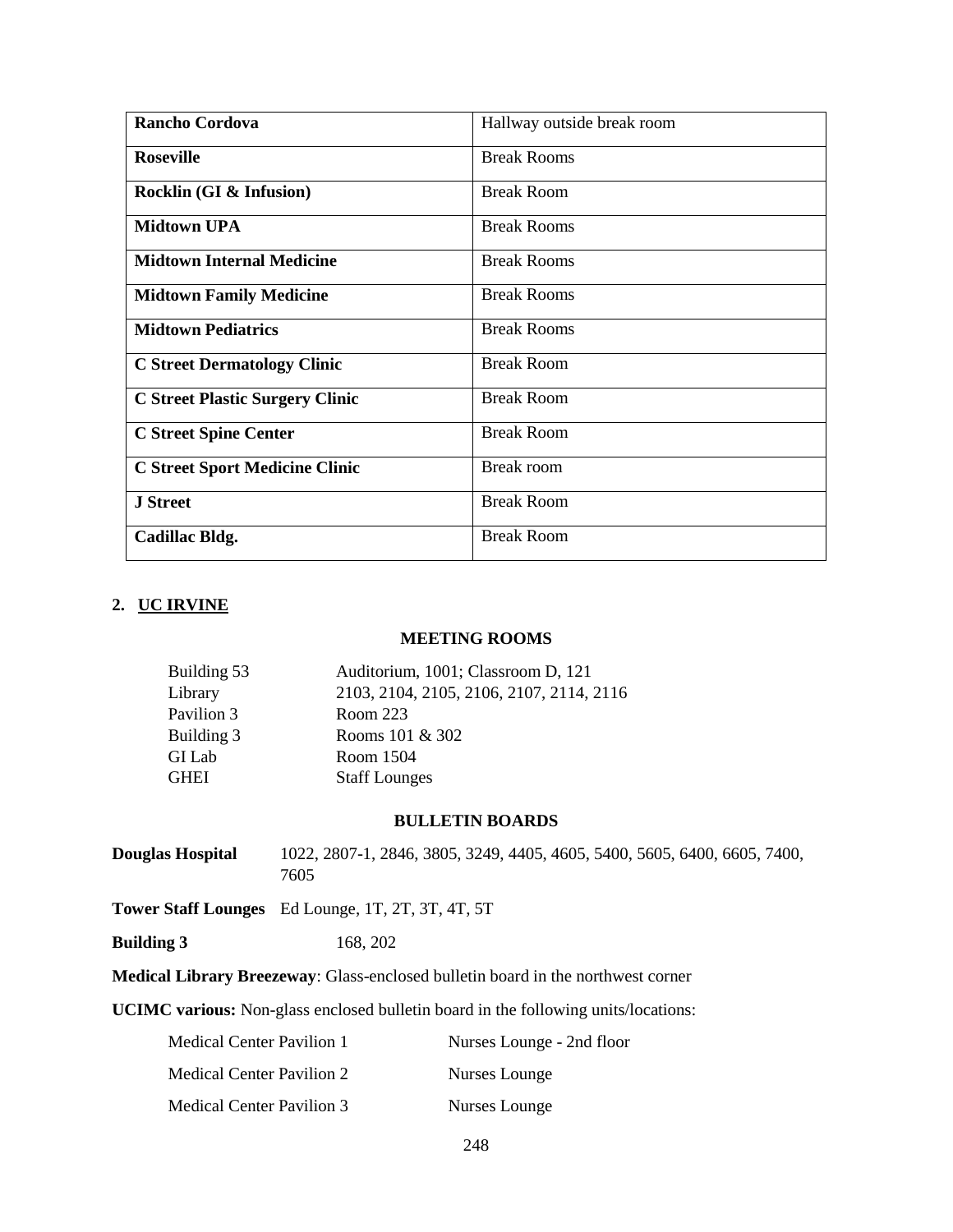| Chao Cancer Center<br>Family Health Center Anaheim<br>Family Health Center Santa Ana<br>Building $200 - 8$ th floor<br><b>IR</b> Tower<br><b>Senior Health</b> |                                                                                              | Infusion Center Staff Lounge, 238<br>Staff Lounge, 1st floor, room 126<br>Staff Lounge, 2nd floor, room 2021<br>Staff Lounge, Ste. 836<br>Staff Lounge LL0123A<br>Nurse Lounge |                                                                        |
|----------------------------------------------------------------------------------------------------------------------------------------------------------------|----------------------------------------------------------------------------------------------|--------------------------------------------------------------------------------------------------------------------------------------------------------------------------------|------------------------------------------------------------------------|
| <b>UCI Campus</b>                                                                                                                                              |                                                                                              |                                                                                                                                                                                |                                                                        |
| <b>Gottschalk Medical Plaza</b><br><b>Beckman Laser Institute</b><br><b>Student Health Center</b>                                                              |                                                                                              | <b>Staff Lounge</b><br>Nurses Station (2)<br><b>Staff Lounge</b>                                                                                                               |                                                                        |
| 3. UC SAN FRANCISCO                                                                                                                                            |                                                                                              |                                                                                                                                                                                |                                                                        |
|                                                                                                                                                                | <b>MEETING ROOMS</b>                                                                         |                                                                                                                                                                                |                                                                        |
| <b>Langley Porter</b>                                                                                                                                          | LP01<br>LP376                                                                                | LP220<br>A222                                                                                                                                                                  | LP371<br>A224                                                          |
| Parnassus campus                                                                                                                                               |                                                                                              | Classroom Scheduling (415) 476-4436                                                                                                                                            | https://25live.collegenet.com/ucsf/#home_my25live[0]                   |
| <b>Ambulatory Care Center</b>                                                                                                                                  | $(415)$ 476-4021                                                                             |                                                                                                                                                                                |                                                                        |
| <b>School of Nursing, Dean's Office</b>                                                                                                                        | N217<br>N517<br>N721                                                                         | N417<br>N527<br>N729                                                                                                                                                           | N423<br>N617                                                           |
| <b>Medical Sciences Bldg, Cole Hall</b><br><b>Laurel Heights</b>                                                                                               | $S-18$<br>$S-157$<br>$S-160$<br>$S-163$<br>$S-171$<br>S-174<br>$S-178$<br>$S-214$<br>HR #330 | $S-20$<br>$S-158$<br>$S-161$<br>$S-166$<br>$S-172$<br>$S-175$<br>$S-180$                                                                                                       | $S-22$<br>$S-159$<br>$S-162$<br>S-170<br>$S-173$<br>$S-176$<br>$S-182$ |
|                                                                                                                                                                | D&T #307                                                                                     | Huddle Rooms #305-Q, N, M<br>Conference Rooms 454, 456, 457, 476, 474                                                                                                          | Conference Rooms 272, 275, 366, 376, 382, 384                          |
| <b>Mount Zion</b>                                                                                                                                              | Herbst Hall<br><b>Executive Board Room</b>                                                   |                                                                                                                                                                                |                                                                        |
| <b>HSW</b>                                                                                                                                                     | <b>HSW300</b><br><b>HSW303</b>                                                               | <b>HSW301</b>                                                                                                                                                                  | <b>HSW302</b>                                                          |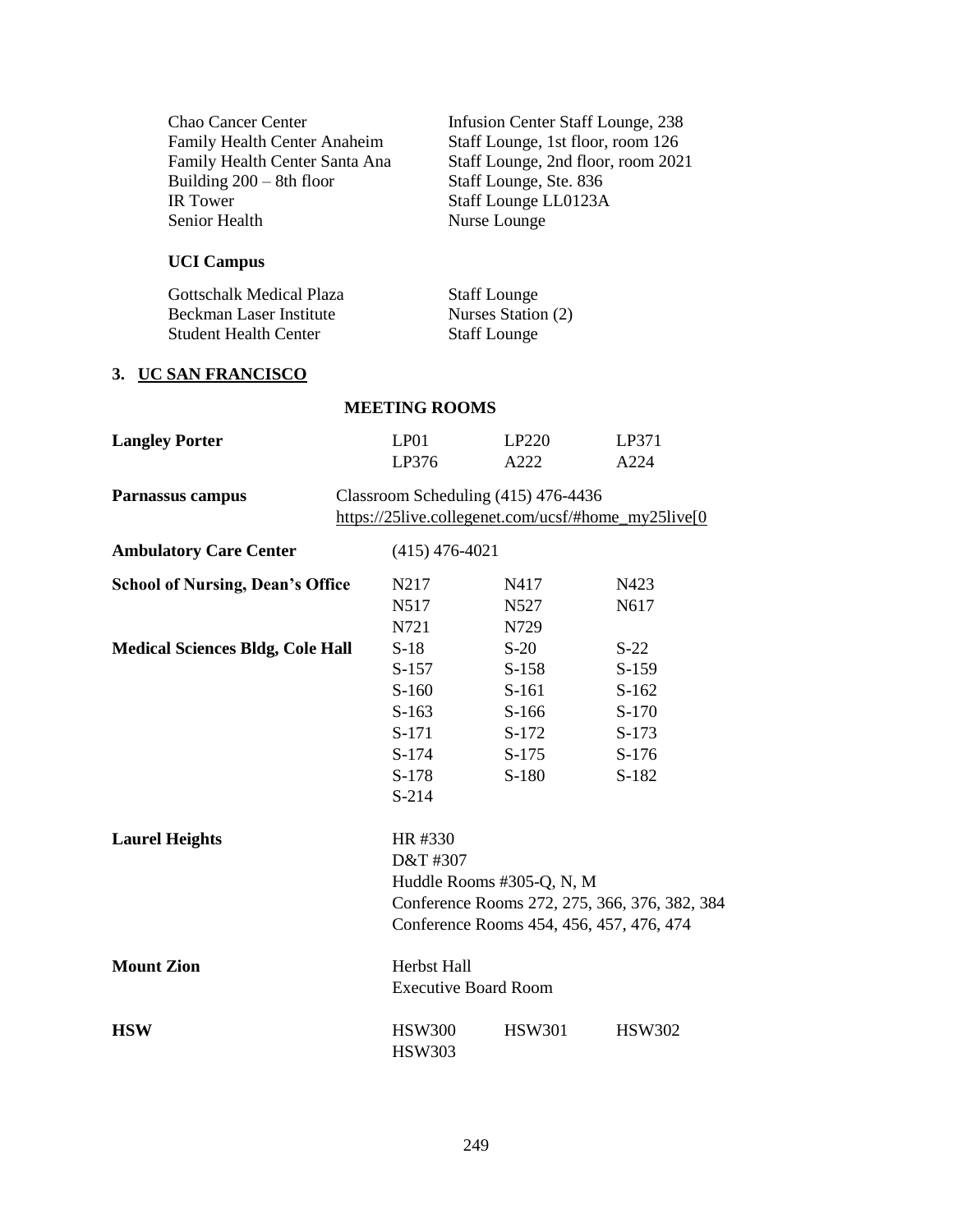## **Mission Bay Classroom Scheduling**

https://[25live.collegenet.com/ucsf/#home\\_my25live\[0](https://25live.collegenet.com/ucsf/#home_my25live[0)

## **Meeting Room Scheduling:**

http://r[eservations.ucsf.edu/virtualems](http://reservations.ucsf.edu/virtualems)

| <b>Moffitt Long Hospital</b> | U70<br>U <sub>458</sub>    | U <sub>506</sub><br>U <sub>460</sub>   | U456<br>Toland Hall |
|------------------------------|----------------------------|----------------------------------------|---------------------|
| <b>Clinical Sciences</b>     | C <sub>130</sub><br>C701   | C <sub>417</sub>                       | C <sub>5</sub> 17   |
| <b>Dentistry</b>             | D <sub>1008</sub><br>D3209 | D <sub>2002</sub><br>D <sub>4035</sub> | D <sub>2211</sub>   |

## **Zuckerberg San Francisco General Hospital**

## **Conference Room Scheduling**

| http://zsfglibrary.ucsf.edu/conferencerooms |                                            |
|---------------------------------------------|--------------------------------------------|
| Administration                              | #2A6                                       |
| <b>Business Office</b>                      | Building 20, 4th Floor                     |
| <b>Nursing</b>                              | Caf Conference #1                          |
|                                             | <b>Contact Hospital Administration</b>     |
|                                             | $(415)$ 206-3517                           |
| Dean's Office                               | Caf Conference #3                          |
| OB / GYN                                    | 6D #12                                     |
| Pediatrics                                  | 6E7                                        |
| <b>Medical Library</b>                      | Building 30, Room 101, 201, 208, 2nd floor |
| Psychiatry                                  | 7M30 A<br>7M30 B<br>7M27<br>7E2            |
| Pathology                                   | Carr Auditorium (BLdg 3)                   |
| Surgery                                     | 3 A                                        |
| <b>Experimental Medicine</b>                | Building 3, 5th Floor, Rm 505              |
| <b>Emergency Services</b>                   | NH #1E35                                   |
| <b>Information Systems</b>                  | 4H <sub>2</sub>                            |
| Medicine                                    | #5KB                                       |
| <b>Quality Mgmt</b>                         | Bldg 20, WD 23,                            |
|                                             | Bldg 40, 5th Fl Computer Lab               |
|                                             |                                            |

### **BULLETIN BOARDS**

| <b>Parnassus Campus</b>   | Reasonable use of general purpose bulletin boards and boards at nursing<br>stations and break rooms in Moffitt/Long in accordance with campus<br>procedures. Bulletin board for exclusive use of CNA is located on 2nd<br>floor near entrance to Medical Sciences Building.                                       |
|---------------------------|-------------------------------------------------------------------------------------------------------------------------------------------------------------------------------------------------------------------------------------------------------------------------------------------------------------------|
| <b>Mission Bay Campus</b> | Reasonable use of general purpose bulletin boards and boards at nursing<br>stations and break rooms in accordance with campus procedures. Bulletin<br>boards for exclusive use of CNA are located on the north-south corridor<br>between the Adult and Women's Hospital to the Gateway Medical<br><b>Building</b> |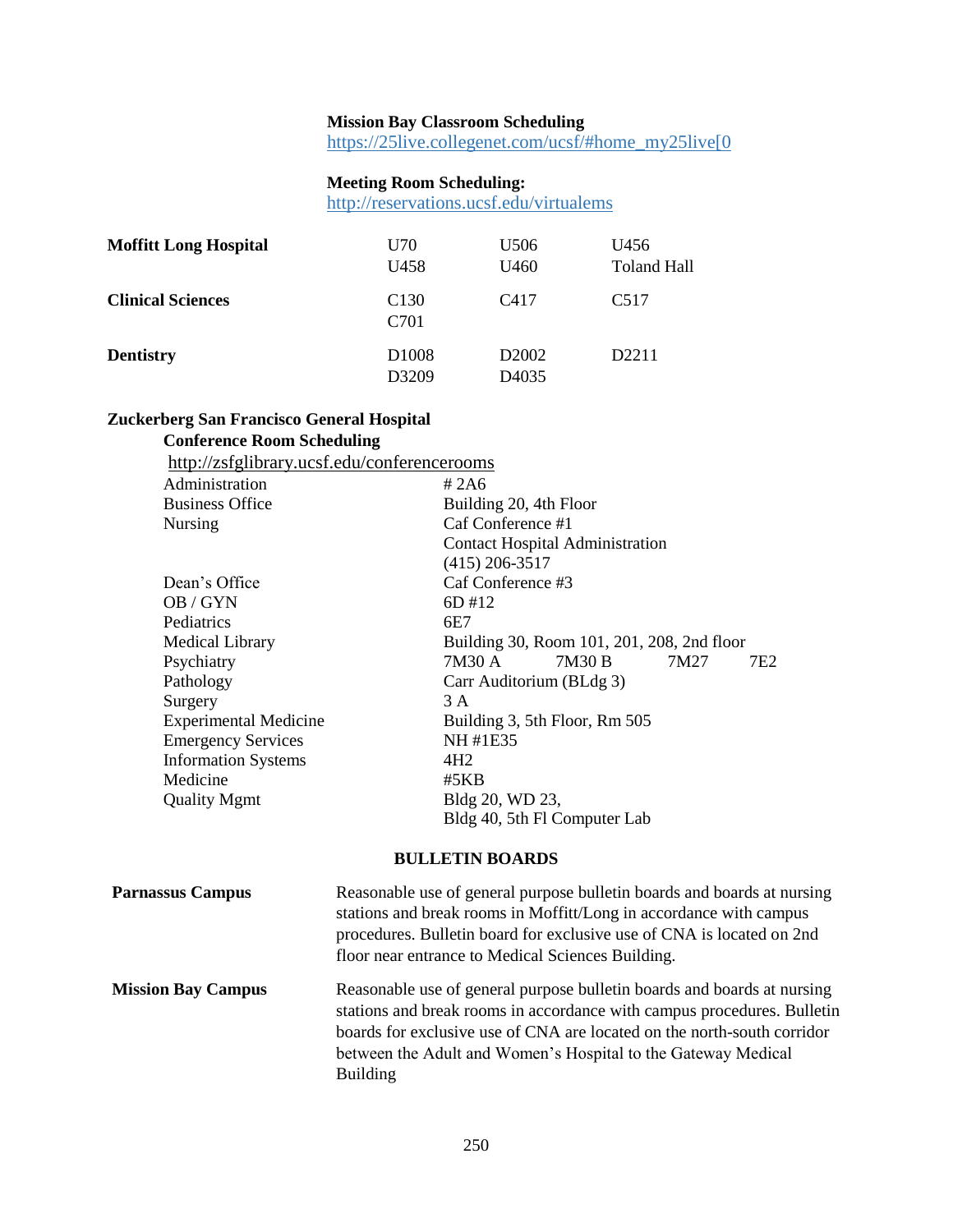| <b>Mount Zion</b>            | Bulletin boards for exclusive use of CNA are located in the basement<br>near the dining rooms, near the OR on the 4th floor and in break rooms     |
|------------------------------|----------------------------------------------------------------------------------------------------------------------------------------------------|
| <b>San Francisco General</b> | Reasonable use of general purpose bulletin boards and boards at nursing<br>stations and break rooms in accordance with campus procedures. Bulletin |
|                              | board on main hall of 2nd Floor of Building 5.                                                                                                     |

## **4. UC LOS ANGELES**

### **MULTI-UNION USE MEETING ROOMS & BULLETIN BOARDS**

In accordance with existing campus procedures, the following bulletin boards are available: **RONALD REAGAN UCLA Medical Center**

|                         | <b>Meeting Rooms</b>   |                                            |                      |                  |       |
|-------------------------|------------------------|--------------------------------------------|----------------------|------------------|-------|
| $B-120$                 |                        | B-124 A & B<br>$6 - 234$                   | $B-130$<br>$7 - 234$ | $3-102$<br>8-234 | 3-307 |
|                         | 3-309<br>CHS-Hollywood | $CHS - S$ unset                            | CHS - Brentwood      |                  |       |
|                         |                        |                                            |                      |                  |       |
|                         | <b>Bulletin Boards</b> |                                            |                      |                  |       |
| 1st Floor               | GOU                    | 1257                                       |                      |                  |       |
| ED/IR                   | 1515                   |                                            |                      |                  |       |
| 1 West NRRU             |                        |                                            |                      |                  |       |
| <b>Blood Donor Bank</b> |                        |                                            |                      |                  |       |
| 3rd Floor               |                        | PACU/PTU/MPU Breakroom                     | 2135                 |                  |       |
|                         |                        | 3 Peds Floor Staff Lounge                  |                      |                  |       |
|                         |                        | <b>Interventional Floor Staff Lounge</b>   |                      |                  |       |
|                         |                        | <b>Interventional Floor Staff Lounge</b>   |                      |                  |       |
| 4th Floor               | 4 ICU Staff Lounge     |                                            | 4481                 |                  |       |
|                         |                        | 4 North Staff Lounge                       |                      |                  |       |
|                         |                        | 4 West Staff Lounge                        |                      |                  |       |
|                         |                        | 4 East Staff Lounge                        |                      |                  |       |
|                         |                        |                                            | 5461                 |                  |       |
| 5th Floor               |                        | 5 ICU Staff Lounge                         |                      |                  |       |
|                         |                        | 5 North Staff Lounge                       |                      |                  |       |
|                         |                        | 5 West Staff Lounge                        |                      |                  |       |
|                         | 5 East Staff Lounge    |                                            | 5160D                |                  |       |
| 6th Floor               | 6 ICU Staff Lounge     |                                            | 6481                 |                  |       |
|                         |                        | 6 North Staff Lounge                       |                      |                  |       |
|                         |                        | <b>GCRC</b> Staff Lounge                   |                      |                  |       |
|                         |                        | 6 West Staff Lounge                        |                      |                  |       |
|                         | 6 East Staff Lounge    |                                            | 6160D                |                  |       |
| 7th Floor               |                        |                                            | 7481                 |                  |       |
|                         |                        | 7 ICU Staff Lounge<br>7 North Staff Lounge |                      |                  |       |
|                         | 7 West Staff Lounge    |                                            | 7612C<br>7312B       |                  |       |
|                         |                        |                                            |                      |                  |       |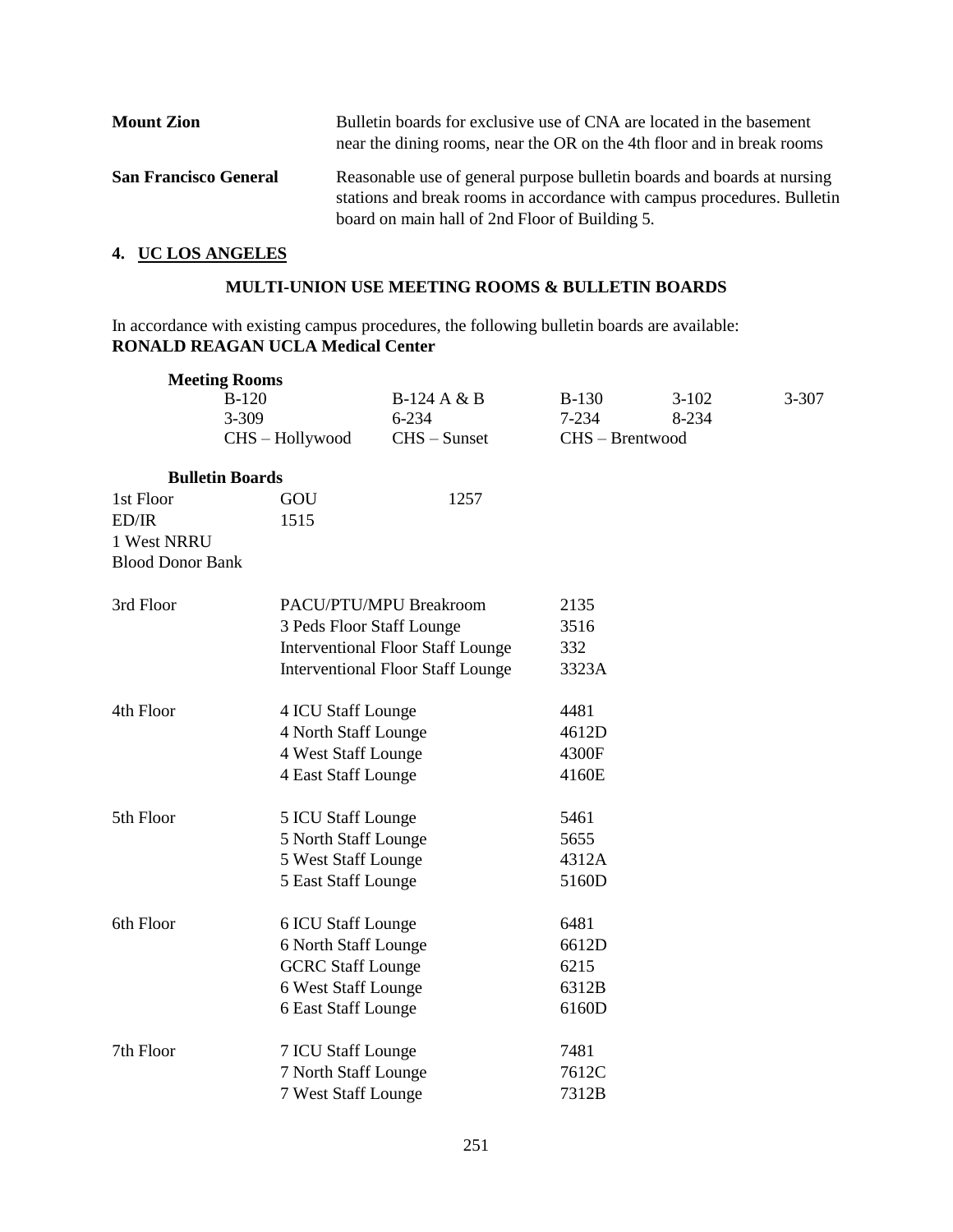|                | 7 East Staff Lounge              | 7160D        |
|----------------|----------------------------------|--------------|
| 8th Floor      | 8 ICU Staff Lounge               | 8481         |
|                | 8 North Staff Lounge             | 8612D        |
|                | 8 West Staff Lounge              | 8312B        |
|                | 8 East Staff Lounge              | 8160D        |
|                | Dialysis Staff Lounge/Conference | 8237D        |
| <b>B-Level</b> | Nursing Staff Office             | <b>B-106</b> |
| <b>NPH</b>     | Conference Room 4265 and 2467    |              |
|                |                                  |              |

**Arthur Ashe Student Health & Wellness Center – Meeting Room** Large Conference Room – Suite 414 Small Conference Room – suite 420A

**Arthur Ashe Student Health & Wellness Center – Bulletin Board**

Break Room (2nd floor) Break Room (4th floor)

## **Jules Stein Eye Institute - Meeting Room & Bulletin Board**

A Level – A128

#### **200 Medical Plaza – Bulletin Boards**

| B-124–Employee Lounge               | B <sub>265</sub> -67        | <b>B265-78</b>   |
|-------------------------------------|-----------------------------|------------------|
| 120-18 Boyer Clinic                 | 17-240 Staff Lockers        | 241              |
| 301-Staff Lounge                    | 320-21 (Med Procedure unit) | 401 Staff Lounge |
| 501-1 Staff Lounge                  | 660-15 Pre-Op (outside)     |                  |
| Vending Area 660-47 Surgical Center |                             |                  |

#### **300 Medical Plaza – Bulletin Board**

1st Floor Staff Lounge

#### **SANTA MONICA – UCLA Medical Center And Orthopedic Hospital**

**Meeting Room:** 1, 2, & 3 on first level & auditorium & board room on first level **Bulletin Boards:**

| <b>Operating Room</b>       | Hallway Between Rooms 3465 and 3467                |
|-----------------------------|----------------------------------------------------|
| Operating Room/ GI          | Staff Lounge – 1470B                               |
| <b>PACU</b>                 | Employee Lounge – Room 3401A                       |
| PTU                         | Staff Lounge $-3588$                               |
| Cath Lab, IR and OR staff   | Union board – Room 3314                            |
| Critical Care/Adult ICU     | Staff Lounge-Room 43908                            |
| Post-Partum                 | Staff Lounge – and Hallway outside 2411A           |
| $2SW - \text{Pavilion L&D}$ | Staff Lounge - Room 2561                           |
| 2SW – Pavilion NICU         | Staff Lounge – Room 2571                           |
| <b>Emergency Room</b>       | Staff Lounge $- A501$                              |
| Overflow                    | Staff Lounge $-3588$ (Upon opining of new wing $-$ |
|                             | A471D)                                             |
|                             |                                                    |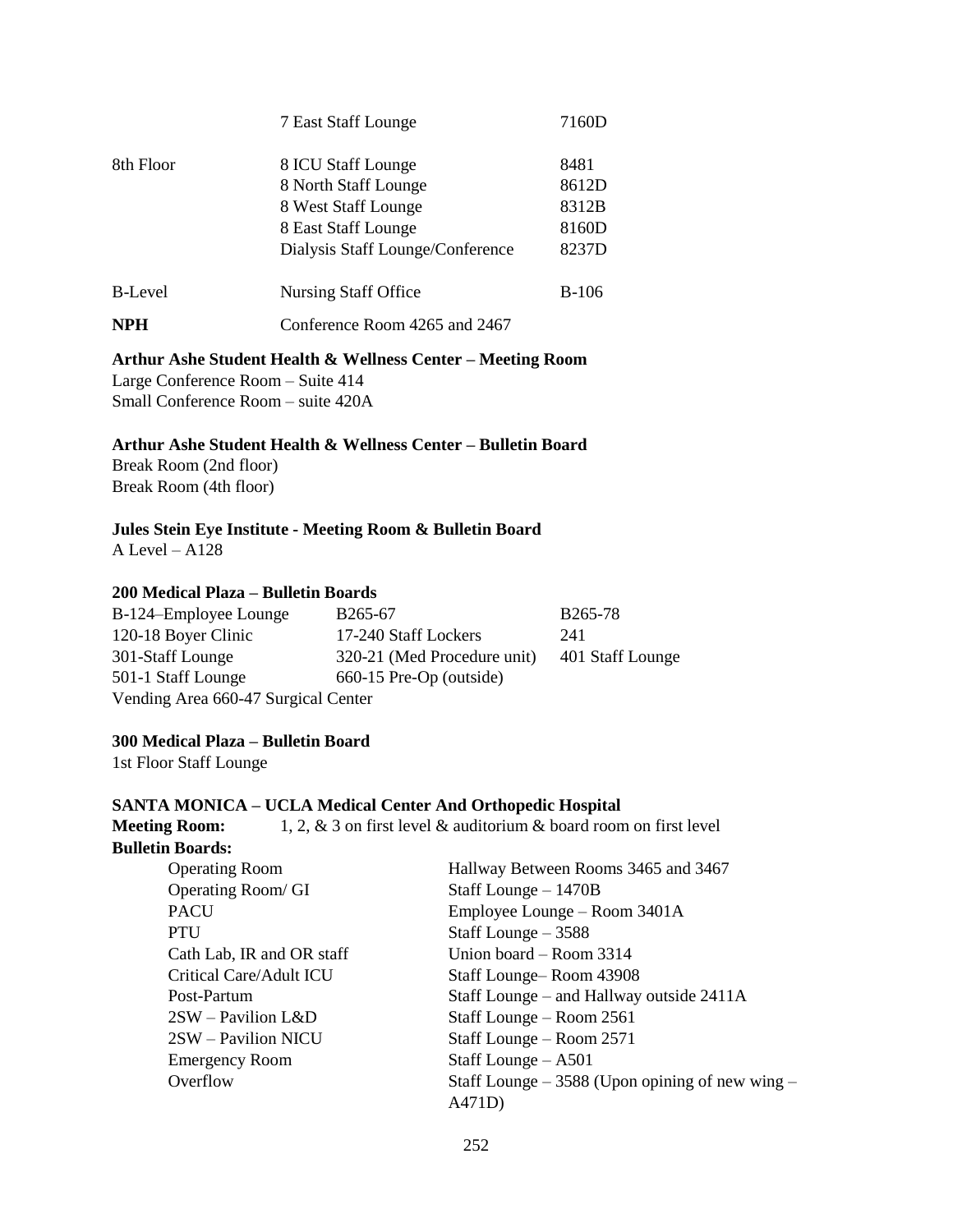| ACU                                          |                                    |
|----------------------------------------------|------------------------------------|
| <b>5MN</b> Intermediate Care                 | <b>Staff Lounge</b>                |
| 4MN Medicine                                 | Staff Lounge - Room 4445           |
| 4SW Pavilion – ONC                           | Staff Lounge – Room 4545           |
| 4MNP Medicine                                | Locker Room 4429/ Multi union 4445 |
| <b>5MNP</b> Intermediate Care                | Staff Lounge – Room 5415           |
| <b>6NW Pediatrics</b>                        | Staff Lounge - Room 6218           |
| <b>5NW Geriatrics</b>                        | Staff Lounge - Room 5218           |
| 4NW Med/Surg                                 | Staff Lounge – Room 4218           |
| <b>3NW Orthopedics</b>                       | Staff Lounge – Room 3218           |
| Surgery Center (MOB)                         | Staff Lounge – Room 2313           |
| 2020 Santa Monica Hematology/Oncology Clinic | <b>Staff Lounge</b>                |

### **5. UC SAN DIEGO**

#### **MEETING ROOMS**

Scheduling is done through the Medical Center Labor Relations Office

- **Hillcrest** The cafeteria, conference rooms (on the first floor and the new tower link) and the auditorium may be scheduled for use by CNA.
- **La Jolla** The cafeteria, general purpose conference rooms and auditoriums may be scheduled for use by CNA.
- **Offsite Facilities** Staff lounges/ break rooms and general purpose conference rooms may be scheduled for use by CNA. If UCSD is charged a cost for a room reservation, the cost shall be passed on to CNA for payment. The cost of the room shall be made available to CNA prior to reserving the room.

#### **BULLETIN BOARDS**

An enclosed bulletin board in the hallway leading to the Hillcrest cafeteria. Existing union boards in employee lounges may be used by CNA for posting informational flyers.

### **6. UC BERKELEY – Tang Health Center**

#### **MEETING ROOMS**

By appointment with the administration

## **Education Center**

Sections A & B

### **BULLETIN BOARDS**

### **Main Staff Lounge**

First floor break room and second floor break room next to clinic 1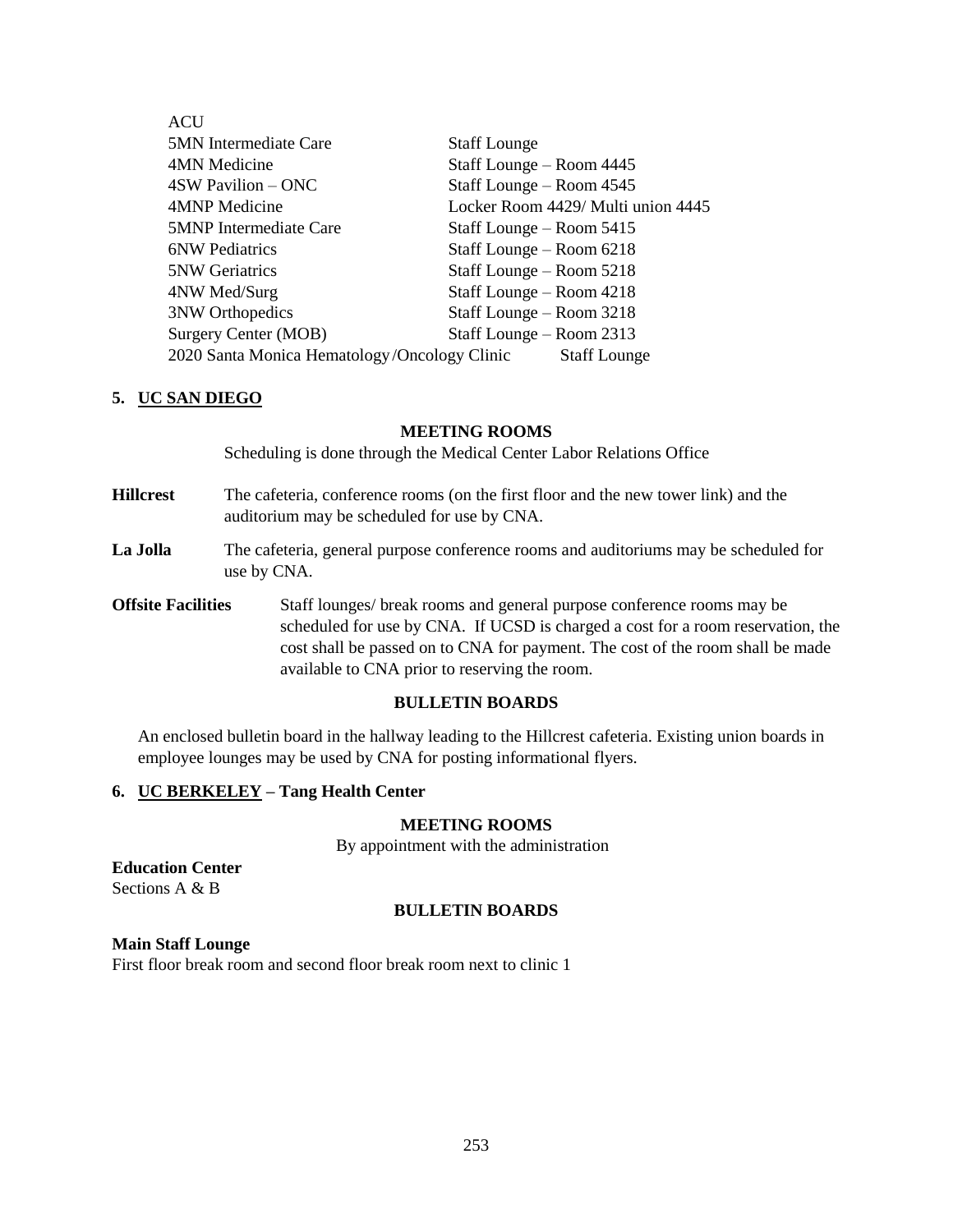### **7. UC RIVERSIDE**

#### **MEETING ROOMS**

The following rooms are available in accordance with local campus procedures:

**Student Health** Room 205

### **BULLETIN BOARDS**

The following Bulletin Boards are available in accordance with existing campus posting procedures:

**Student Health** Room 245

#### **8. UC SANTA BARBARA**

#### **MEETING ROOMS & BULLETIN BOARDS**

Pre-scheduling of meeting rooms is required

#### **MEETING ROOMS**

By appointment with the administration

| Conference Room | 1908 |
|-----------------|------|
| Classroom 1     | 1913 |
| Classroom 2     | 1911 |

#### **BULLETIN BOARDS**

Staff Break Room 1904A Staff Break Room 1312C

### **9. UC SANTA CRUZ**

#### **MEETING ROOMS**

Pre-scheduling is required

The Association may reserve meeting rooms anywhere on campus in accordance with campus procedures.

**Health Center** Room 1102

#### **BULLETIN BOARDS**

In accordance with existing campus posting procedures, the following bulletin board is available:

#### **Health Center**

Room 1307 (Staff Copy room, located in the South wing) Room 1328 (Staff Break room located in the South wing) Room 2224 (2nd floor, within the upstairs appointment area. This area is not available to the general public since it is a patient care area)